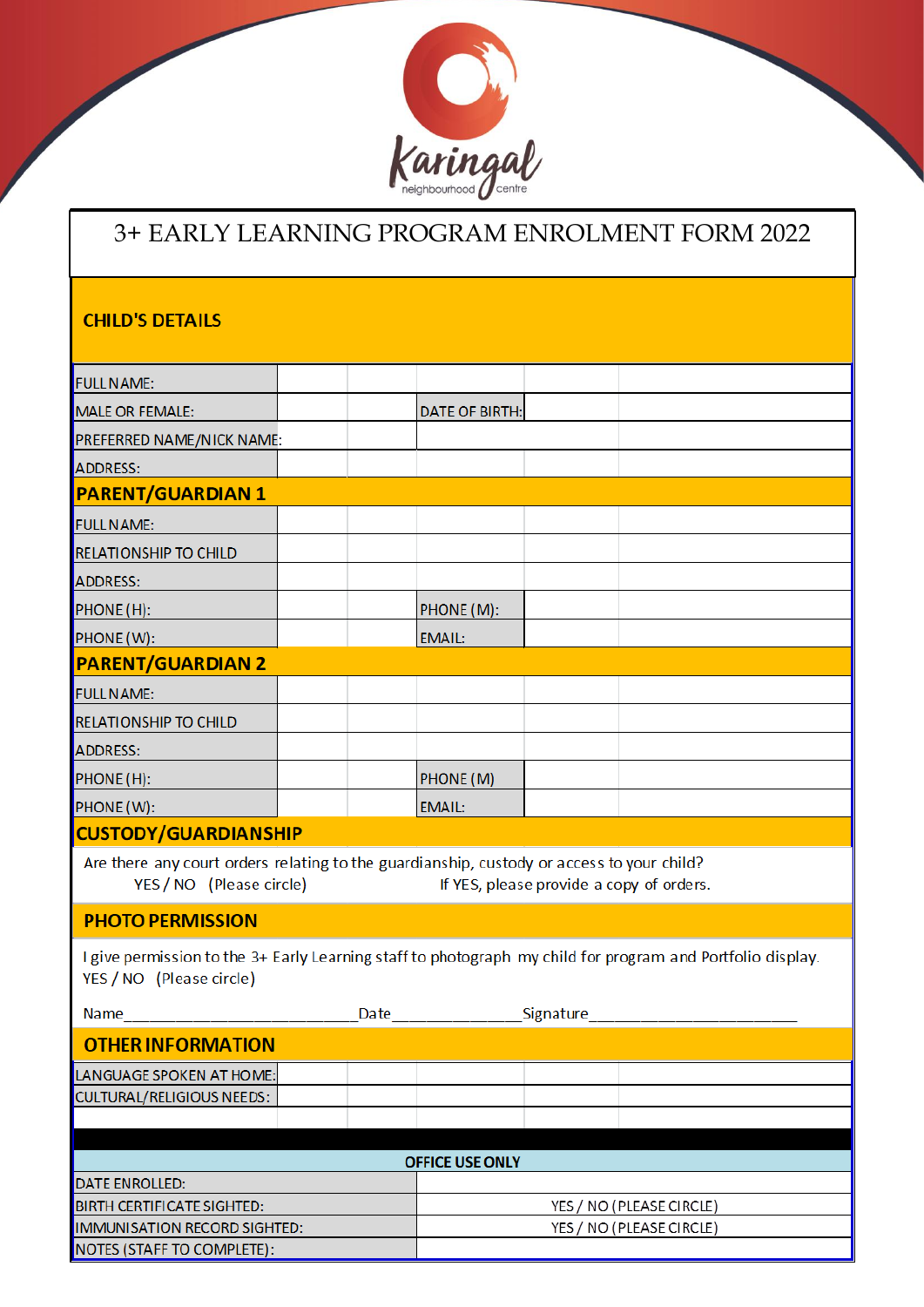

# **3+ EARLY LEARNING PROGRAM**

### **CHILD'S INDIVIDUAL NEEDS**

|                          |                                                                                                   | complementary screening of your child as part of the 3+ program? |  |                                                                     |                                                                                                                                                                    |                                                                                 |
|--------------------------|---------------------------------------------------------------------------------------------------|------------------------------------------------------------------|--|---------------------------------------------------------------------|--------------------------------------------------------------------------------------------------------------------------------------------------------------------|---------------------------------------------------------------------------------|
|                          |                                                                                                   |                                                                  |  |                                                                     |                                                                                                                                                                    |                                                                                 |
| Yes / No (Please Circle) |                                                                                                   |                                                                  |  |                                                                     |                                                                                                                                                                    |                                                                                 |
|                          | <b>PSYCHOLOGICAL/COGNITIVE</b><br><b>SENSORY (VISION/HEARING)</b><br><b>BEHAVIOURAL OR SAFETY</b> | <b>MEDICAL/HEALTH CARE/ALLERGIES</b>                             |  | Do you consent to a professional Occupational Therapist providing a | Have you used or been offered any professional advice or services to assist your<br>child's development? (Speech Therapy, Occupational Therapy, Paediatrician etc) | Do you have any concerns about your child? (speech, development, behaviour etc) |